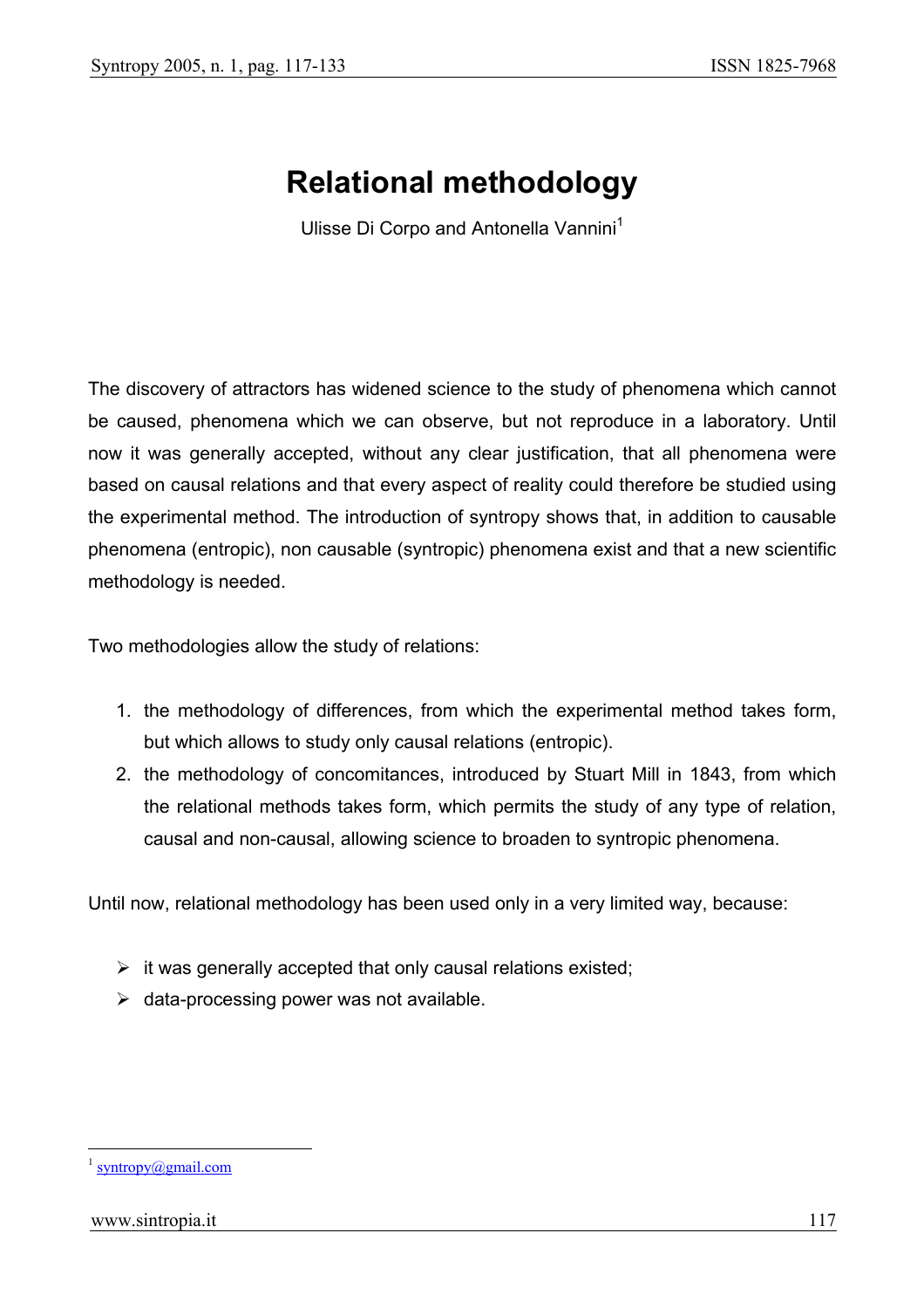## **1. Relational methodology**

In order to understand the difference between the methodology of differences and the methodology of concomitances, we start describing the experimental method when used to study living systems.

The experimental method studies differences between groups:

- 1. similar groups are formed (same mean values and variances);
- 2. only one element varies (treatment);
- 3. differences which arise between the two groups can be attributed only to the treatment.

For example, to test a drug, two similar groups (same average values, variances, etc.) are formed, all the other variables are kept under control and the drug is given only to one group. The differences observed between the two groups can be attributed only to the drug. The drug is the cause, the differences are the effects: cause-effect knowledge is produced.

While the experimental method has been used with great success in physics and chemistry, in medicine, biology, psychology and sociology it has lead to the treatment of life, humans and society as if they were mechanisms and has produced an enormous amount of single cause-effect relations, loosing the unified vision of life. Pharmacology is the most evident example: a huge amount of cause-effect relations, with no understanding of life.

Relational methodology, instead, studies concomitances. How does it work? It is very simple, data is gathered through a questionnaire or an observation grid, and information crossed.

In the following example sex and car accidents are crossed. We see that 20% of men have had few accidents compared to 70% of women, 80% of men have had many car accidents compared to 30% of women: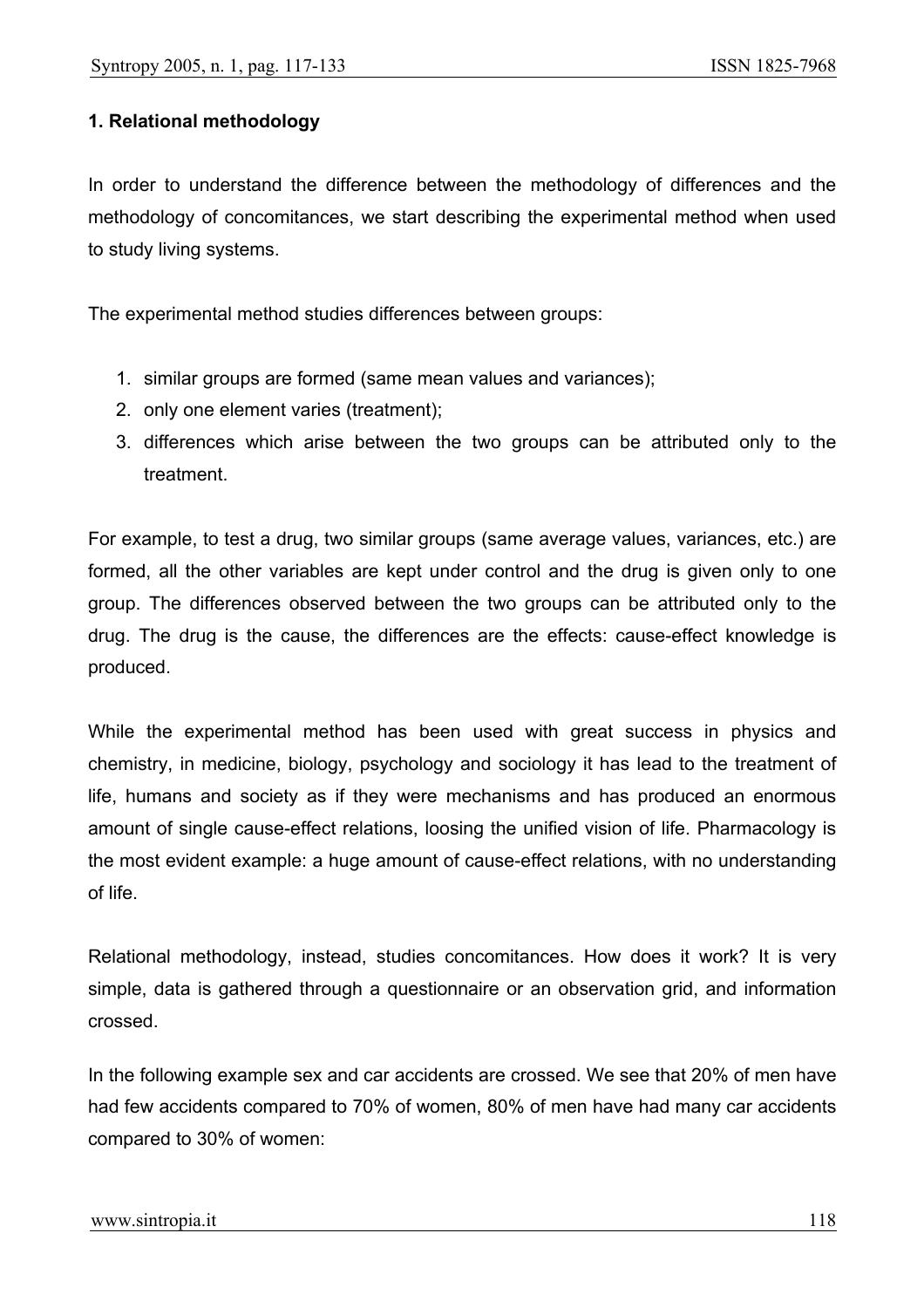| <b>Accidents</b> | <b>Males</b> | <b>Females</b> | Total |
|------------------|--------------|----------------|-------|
| Few              | 50           | 105            | 155   |
|                  | 20%          | 70%            | 39%   |
| <b>Many</b>      | 200          | 45             | 245   |
|                  | 80%          | 30%            | 61%   |
| <b>Total</b>     | 250          | 150            | 400   |
|                  | 100%         | 100%           | 100%  |

It is difficult to understand why the relation men-accidents exists, but when we cross a third variables things change radically. For example, if the populations is divided in two groups, those who drive a lot and those who drive little, the relation male-accidents disappears:

| <b>Accidents</b> |      | drive little            |           | drive a lot |
|------------------|------|-------------------------|-----------|-------------|
|                  |      | Male Female Male Female |           |             |
| <b>Few</b>       | 70%  |                         | 70% 20%   | 20%         |
| <b>Many</b>      | 30%  |                         | 30% 80%   | 80%         |
| <b>Total</b>     | 100% |                         | 100% 100% | 100%        |

This example shows that there is no difference in the number of accidents between males and female when the relation is checked with the variable "drive little, drive a lot". The relation between sex and accidents is mediated by this third variable: males drive more than females and therefore are subject to a greater number of accidents:

## **Males -> drive a lot -> do more accidents**

Three variable tables allow to check the boundaries of relations. For example, if we find a relation between treatment and healing, it is possible to control when the relation is valid. We could find that the relation is present only in certain age groups, sex, or other particular cases.

From these short examples it is possible to deduce some properties of the relational methodology:

• it allows the study of many relations at the same time, producing in this way global and also analytical information;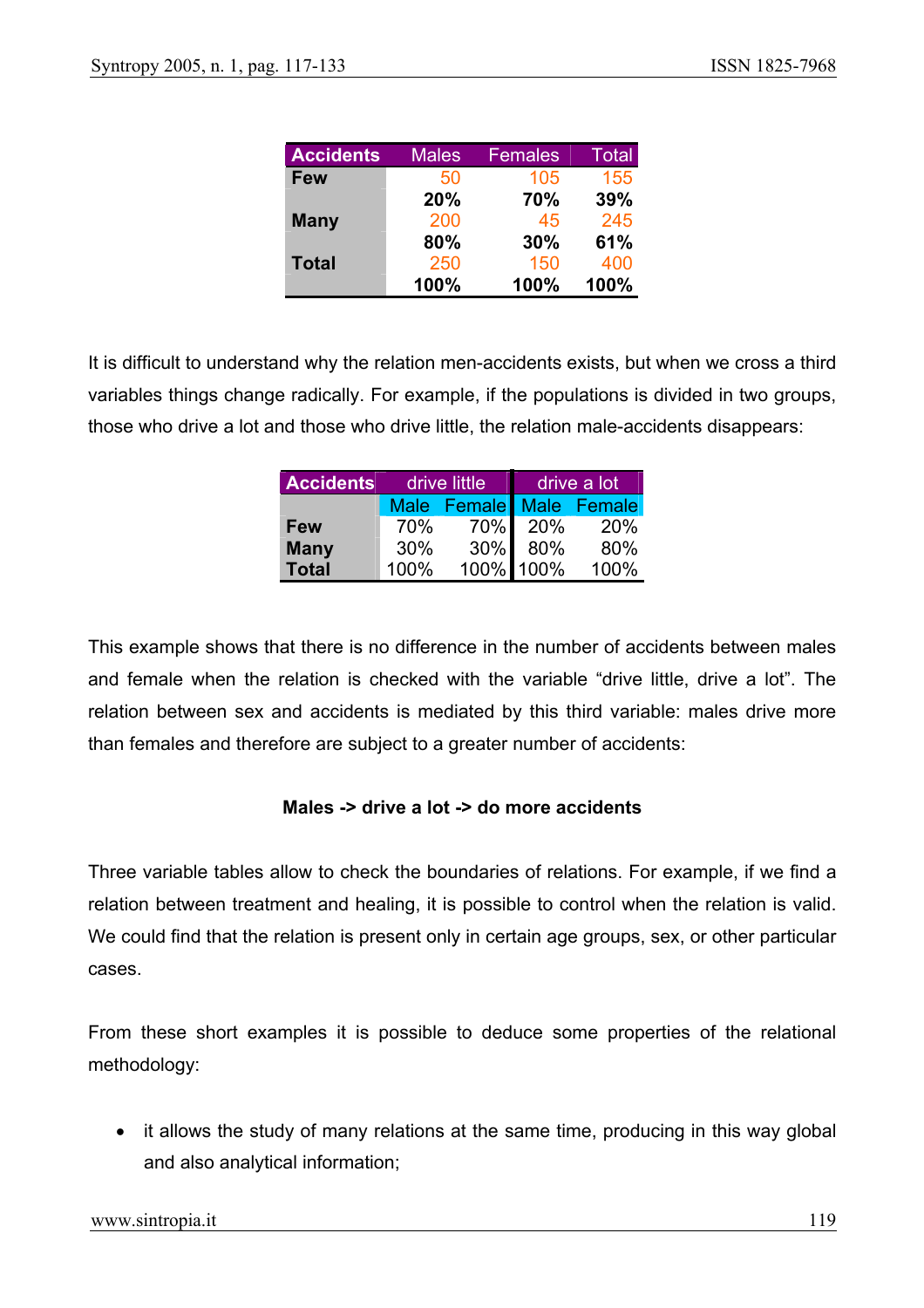- it uses dichotomic variables, any information quantitative or qualitative can be transformed in one or more dichotomic variable;
- it uses "a-posteriori" controls, and allows to develop information which can reproduce the complexity of natural phenomena;
- it does not require controlled laboratory environment, homogeneous or randomized groups;
- it allows to use very different groups, and use information which has been gathered previously.

These properties of the relational methodology permit to work directly on the field, without using artificial settings and environments. Research activity becomes easy, accessible, cheap, and it allows to study any kind of phenomena.

## *A short example*

In a study for the paediatric clinic of the University of Rome different therapies were compared in the treatment of the ITP syndrome. This syndrome is common in the acute form but rare in the chronic form. As an example, in 12 years the paediatric clinic of the University of Rome has treated only 15 cases. The limited number of patients lets us understand how difficult it would be to use the methodology of differences which requires similar and randomized groups. The children which are treated are very different in age, social conditions and treatments which have been used before the syndrome could be recognized (usually it takes over 6 months). The results obtained with the relational methodology showed that the commonly used therapy was not effective in the long term; the way patients responded to treatment was different compared to sex and age. A therapy which was accidentally used in a clinic in north Italy showed strong positive correlations. A comparison with the classical methodology of differences was also carried out using ANOVA (analysis of variance), and in this case no relations were observed: all the information in the data set was lost.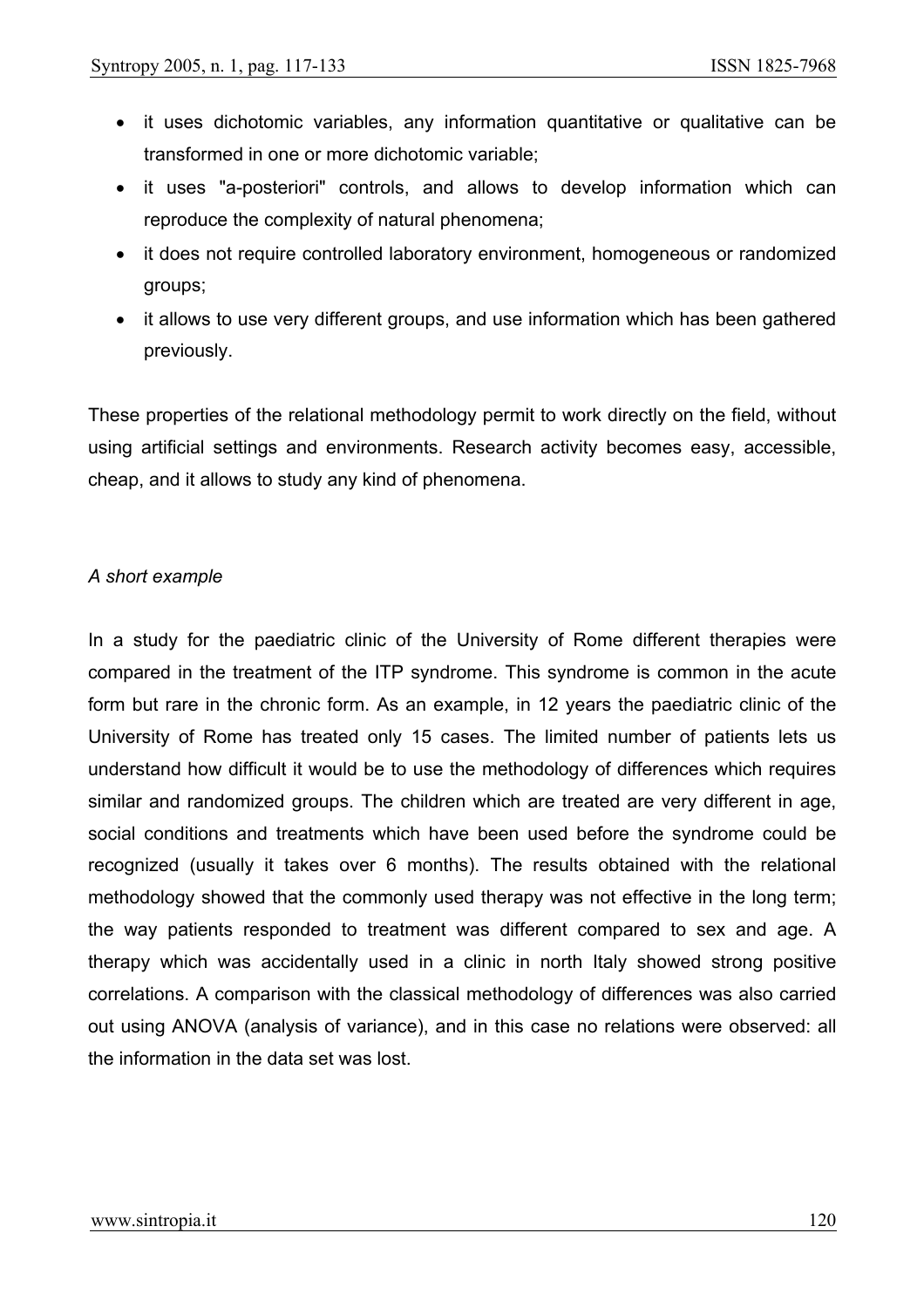## *Conclusion*

The relational methodology allows to reproduce the same information which is produced with the experimental method, but it also permits to study that which it is impossible to study with the experimental method.

While the method of differences uses parametric statistical tests (ANOVA – Analysis of Variance), which require quantitative data, the normal distribution of data and randomized groups, the method of concomitances uses non parametric statistical tests which work well on quantitative and qualitative data, do not require any distribution of the data set, and do not require similar or randomized groups. The relational methodology is generally considered simple to use and efficient in the results.

In applied research it is often difficult to have similar groups. If we take the example of rare illnesses we understand how difficult it is to use randomized or controlled groups. In these cases data analyses carried out with the relational methodology are able to identify relations which with the methodology of differences (ANOVA) disappear. Many studies have shown that the relational methodology is more efficient than ANOVA and that it presents no limits in its possible applications.

The methodology of differences (ANOVA) can be used efficiently only when groups have been correctly randomized and if the inner variance within groups is low, otherwise only the strongest and most obvious differences show up. In other words information. With ANOVA the risk of not seeing relations, when instead they exist, is extremely high. The basic criteria of science, repeatability, is lost, and each research study leads to different results. In science conclusions are reached on the basis of more than one study. Knowledge is scientific when it can be reproduced. Only information which can be reproduced proves that it was not a result of mere chance.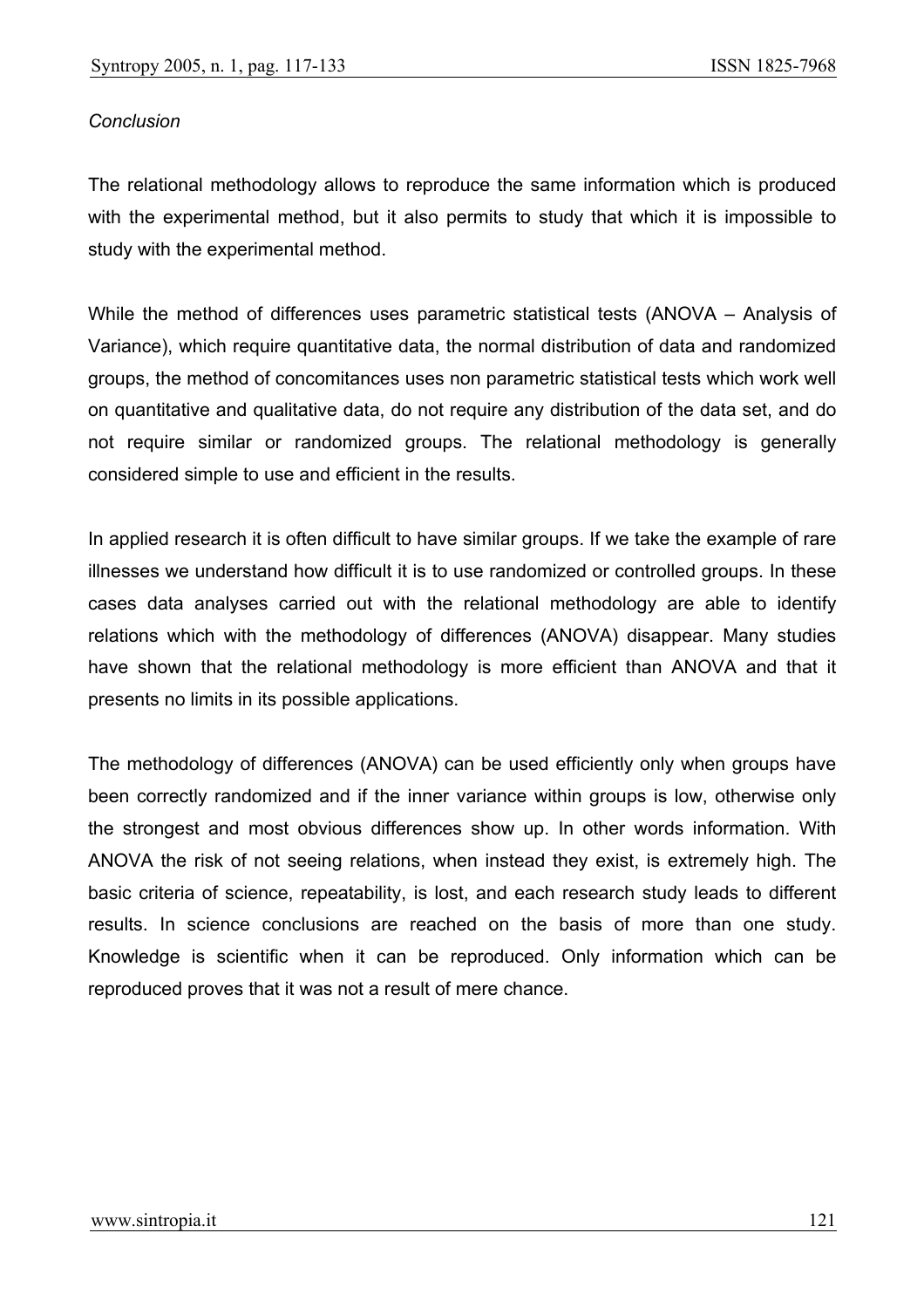## **2. Statistical techniques**

It is well known that statistics was born in the fields of biology, psychology, medicine and sociology, in order to study the human being, society and life in general, whereas mathematics was born in astronomy and physics and was used to study mechanical laws and deterministic (cause-effect) phenomena. The main difference between mathematics and statistics is that mathematics was created to study exact laws such as the laws of the physical entropical world, whereas statistics is a result of the study of probabilistic laws, typical of life and syntropical systems. The takeover of statistics by mathematicians underlines a deep confusion in concepts such as syntropy and entropy, and shows that life has been confused with a mechanical system.

Everyone can object that statistics uses mathematical tools such as sums, subtractions and so on, but in order to have an efficient statistical tool it is necessary to use simple mathematics.

In the previous examples we based our analysis on percentages and classifications. Even when many variables are used the analyses remain the same: percentages, comparisons, classifications, nothing too complex.

Until a few years ago computers were inaccessible and researchers had to look for shortcuts, trying to reduce the number of calculations introducing in this way mathematical short-cuts. We have therefore seen the birth of a huge amount of mathematical statistical techniques, which are as complex from a mathematical point of view as they are useless on an applied level. All these mathematical statistical techniques have made statistics become one of the most disliked subjects in social, psychological and life sciences.

Moving from statistics to mathematical statistics has also required data to be in a form which could be handled with these techniques. Mathematical statisticians need quantitative data and have therefore tried, in all possible ways, to translate qualitative data into quantitative. Many techniques have been proposed in order to translate qualitative information, which is typical of life (syntropic phenomena), into quantitative information, which is typical of physical (entropic) phenomena. From a mathematical point of view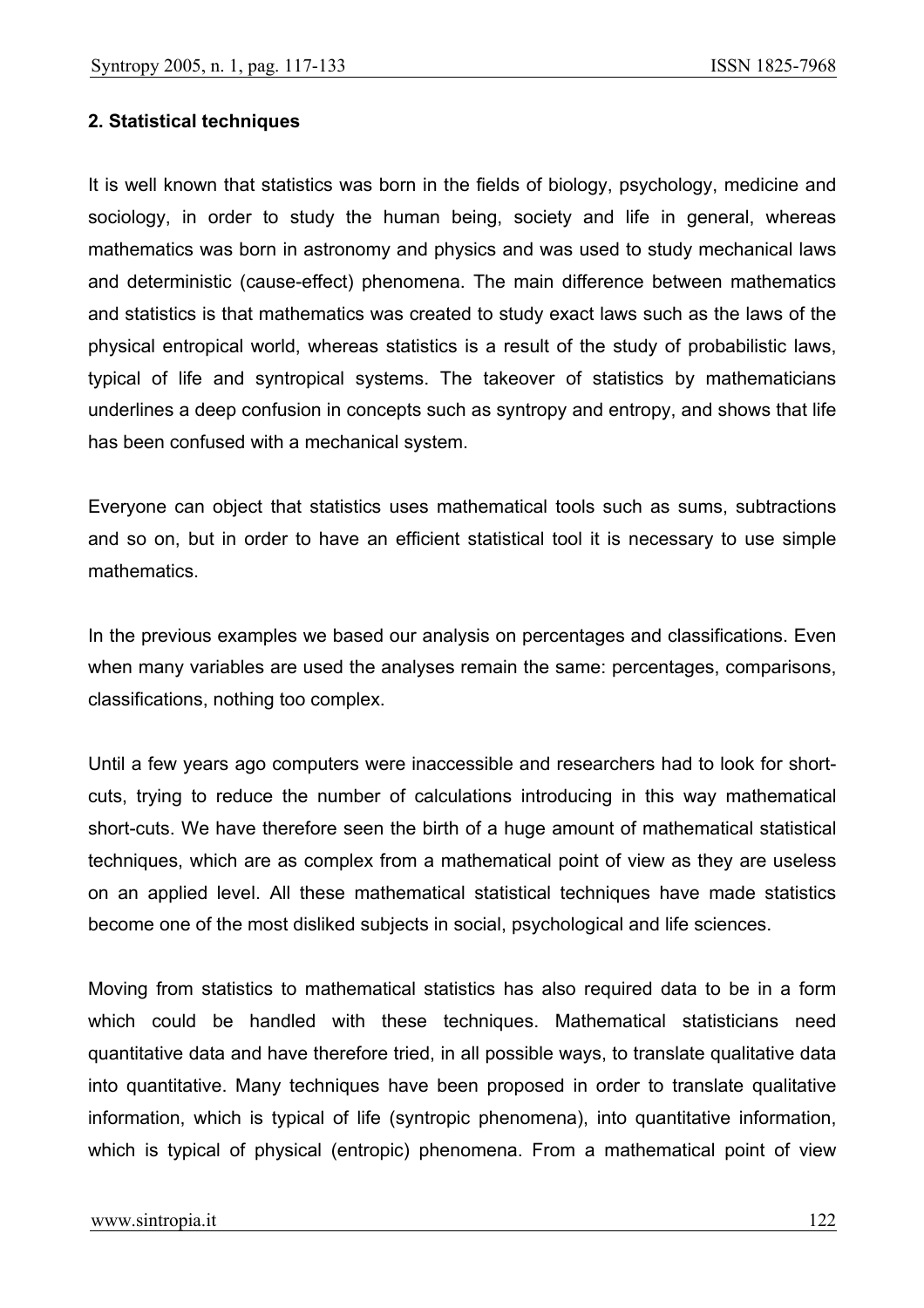quantitative data is richer in information. When using quantitative data it is possible to calculate average values, deviations, variances and differences, whereas when using qualitative information it is only possible to count and cross table.

All the attempts of the mathematical statisticians to make quantitative what is qualitative have failed (even if they are still used), while there have never been problems in translating quantitative and qualitative information into dichotomic variables. For example if we measure blood pressure, values can be translated in one or more dichotomic variables: over/under 140, over/under 150, within a set range of values or outside a range. Cross tabling these dichotomic variables allows to study relations and which cut-off point are significant. With quantitative/mathematical data analysis it is only possible to study linear relations, while with dichotomic variables it is possible to study any kind of relation. Often in living systems (such as society, biology and medicine) the system is stable until certain condition are reached and then suddenly it changes. Relations are not linear but are often abrupt, sudden. It is impossible to study these relations, typical of life systems, with quantitative/mathematical tools. Using dichotomic variables it is possible to study linear and non-linear relations.

### *Data analysis*

Dichotomic variables are those which can only have two values, for example: yes/no, true/false, 0/1; they are similar to the bit used in computers which can be set only to 0 or 1 and for this reason they are often called "bit of information". Any information, quantitative or qualitative, can be translated in one or more dichotomic variables. At this level it is therefore possible to cross any kind of information and to study any kind of relation.

The basic operation which is performed with dichotomic variables is counting. Counting produces frequencies on which it is possible to calculate percentages. When dichotomic variables are cross tabled it is possible to apply sums, subtractions, divisions and multiplications. In this way from frequencies we arrive at more complex analysis such as connection tables (correlation tables) and factor analysis.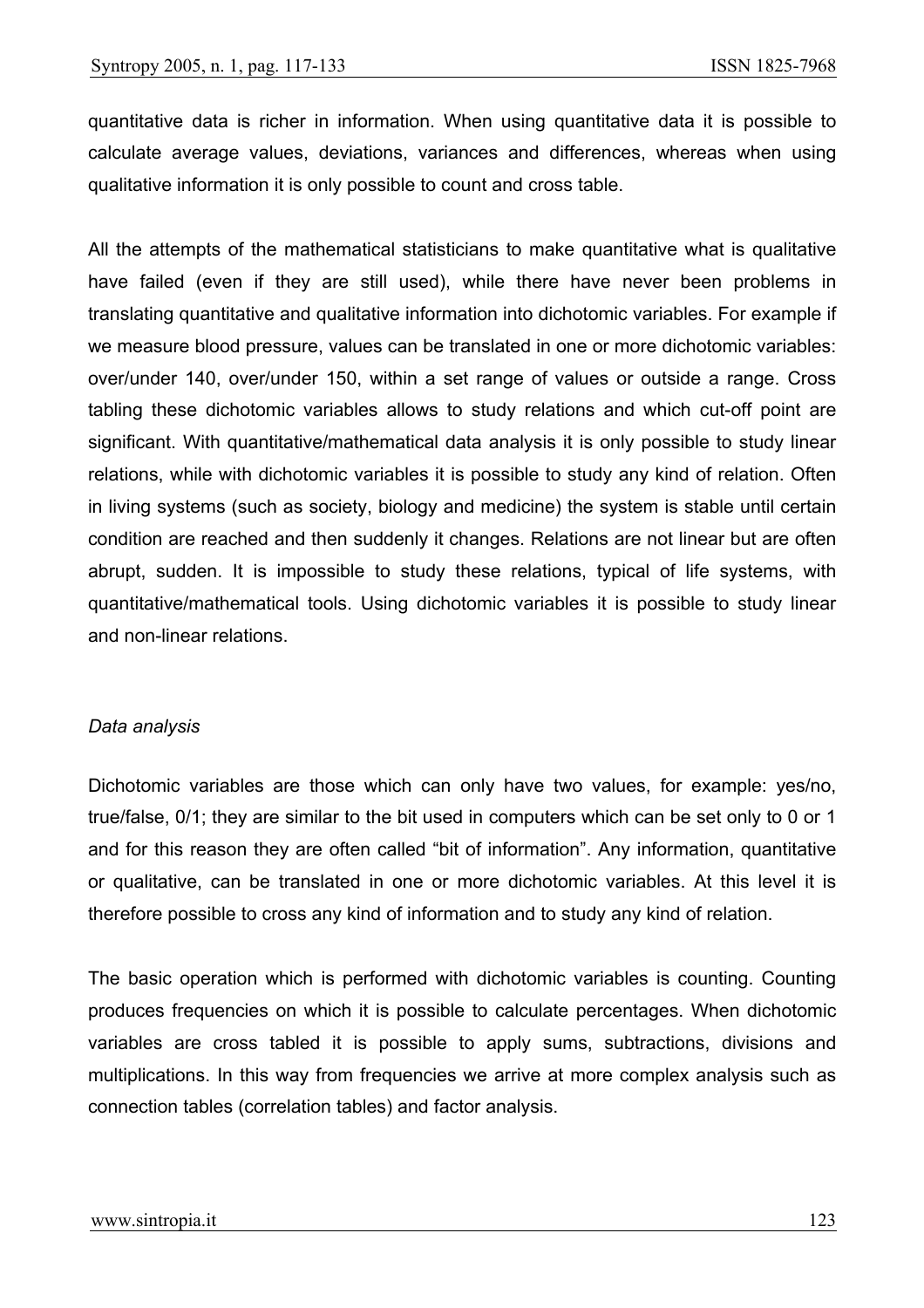With dichotomic variables it is possible to produce:

- **frequency distributions:** which permit the study of the distribution of the values of the variables;
- **cross tables:** which are produced crossing the distribution of two variables allowing the study of the relation between the two variables, thanks to the comparison of row and column percentages;
- **relations tables:** for each pair of dichotomic variables it is possible to calculate the strength of the relation using Chi Square and other statistical indexes. By sorting the relation values it is possible for each variable to produce a profile in which variables are put in order on the basis of the strength of the relation. As every researcher knows cross tables can produces thousands of pages which are often difficult to read and interpret. Relation tables synthesize this huge amount of information in a few pages which are easy and fast to read and interpret.
- factor analysis: relation indexes are values which express the relation between couples of variables. When the interest is to reach a global perspective of the phenomena it is necessary to analyze the relations together. Factor analysis generates new variables which use the correlations of the original variables as coordinates in such a way that it is possible to represent the variables in a multidimensional space and study how they cluster together.
- **factorial points:** the clusters of variables can be translated into new variables (factorial points) which are used to select subjects in homogeneous groups.

### *- frequency distributions*

| Age<br>years | n.  |
|--------------|-----|
| 13           | 2   |
| 14           | 56  |
| 15           | 161 |
| 16           | 183 |
| 17           | 194 |
| 18           | 134 |
| 19           | 72  |

Frequency distributions provide a picture of the distribution of the variable. Each line of the table corresponds to a dichotomic variable. For example the variable 13 years can have the values yes/no, the same can be said for the dichotomic variable 14 years,...

Frequency distributions permit to describe the sample population used in the study (age, sex, level of education). When the sample is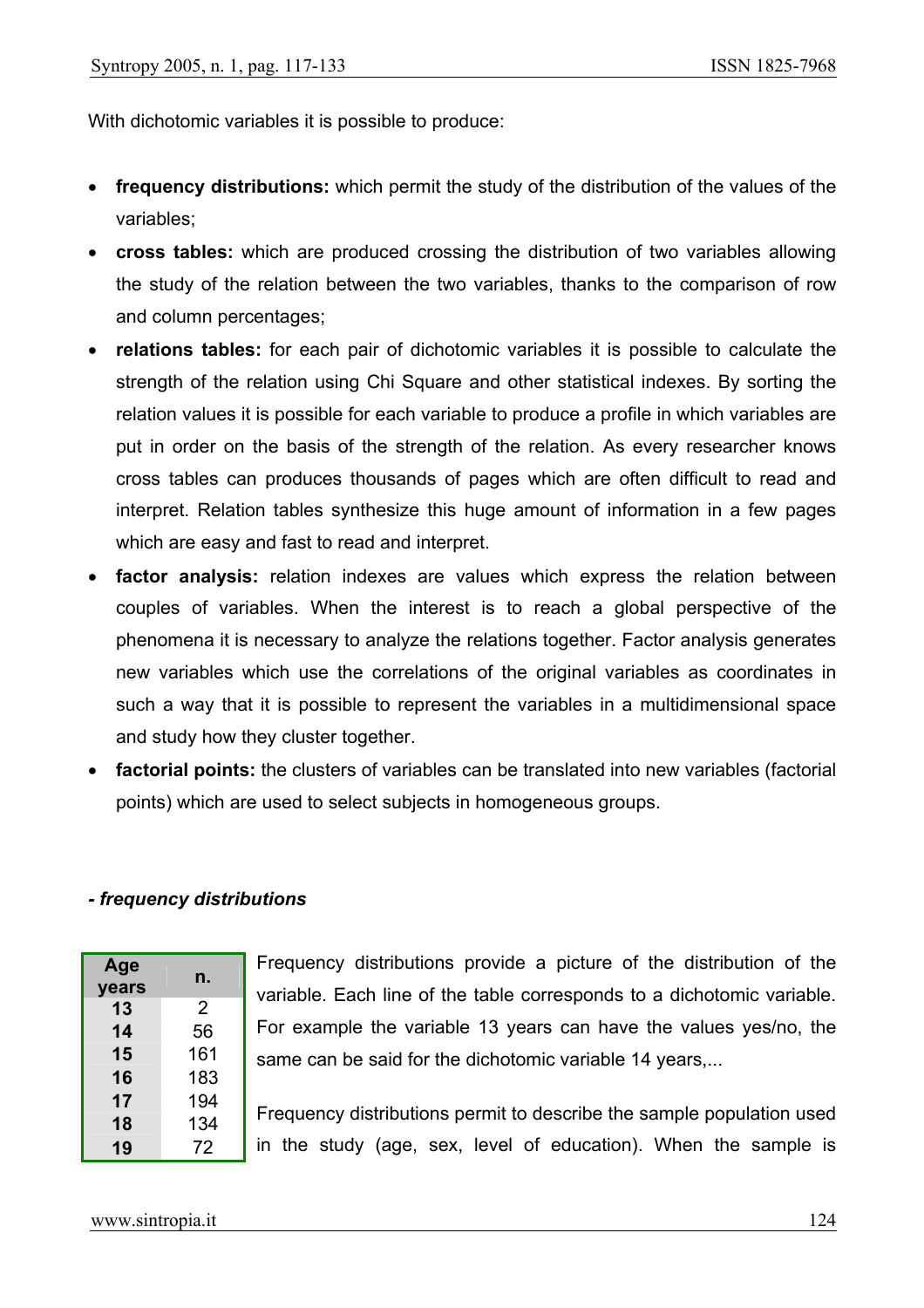representative of the population it is possible to weight each unit in order to obtain an estimate of the distribution of the variable in the population.

### *- cross tables*

| <b>Accidents</b> | <b>Males</b> | <b>Females</b> | <b>Total</b> |
|------------------|--------------|----------------|--------------|
| <b>Few</b>       | 50           | 105            | 155          |
|                  | 20%          | 70%            | 39%          |
| <b>Many</b>      | 200          | 45             | 245          |
|                  | 80%          | 30%            | 61%          |
| <b>Total</b>     | 250          | 150            | 400          |
|                  | 100%         | 100%           | 100%         |

Cross tables are produced crossing the distribution of two variables, thanks to the comparison of the percentage values. In this example 39% of the 400 interviewed have had few accidents, while 61% have had many. If no

relation exists, between sex and accidents, we would expect the same percentages in the columns "males" and in the column "females". In the example we see, instead, that only 20% of males have had few accidents, compared to 39% of the total which is the expected value, and 70% of the females; 80% of males have had many accidents compared to 61% of the total (which is the expected value) and 30% of the females. It is therefore possible to state that a relation between sex and car accidents exists. Grater is the difference between observed and expected percentages, strongest is the relation. It is possible to study the strength and significance of relations using statistical tests such as Chi Square, r phi, f of Fischer, etc...

### *- Relations*

Many statistical tests permit to study the significance and strength of the relations. One of the most widely used is the Chi Square.

Chi Square studies the difference between observed and expected frequencies. The stronger the relation (concomitance) between the two variables the wider is the differences between observed and expected frequencies. The value of Chi Square, when applied on dichotomical variables, can vary between 0 (no relation) and n (the cases in the sample) for maximum relation. Chi Square values equal or over 3.48 have a probability of 5% of happening by chance, while Chi Square values equal or over 6.635 have a probability of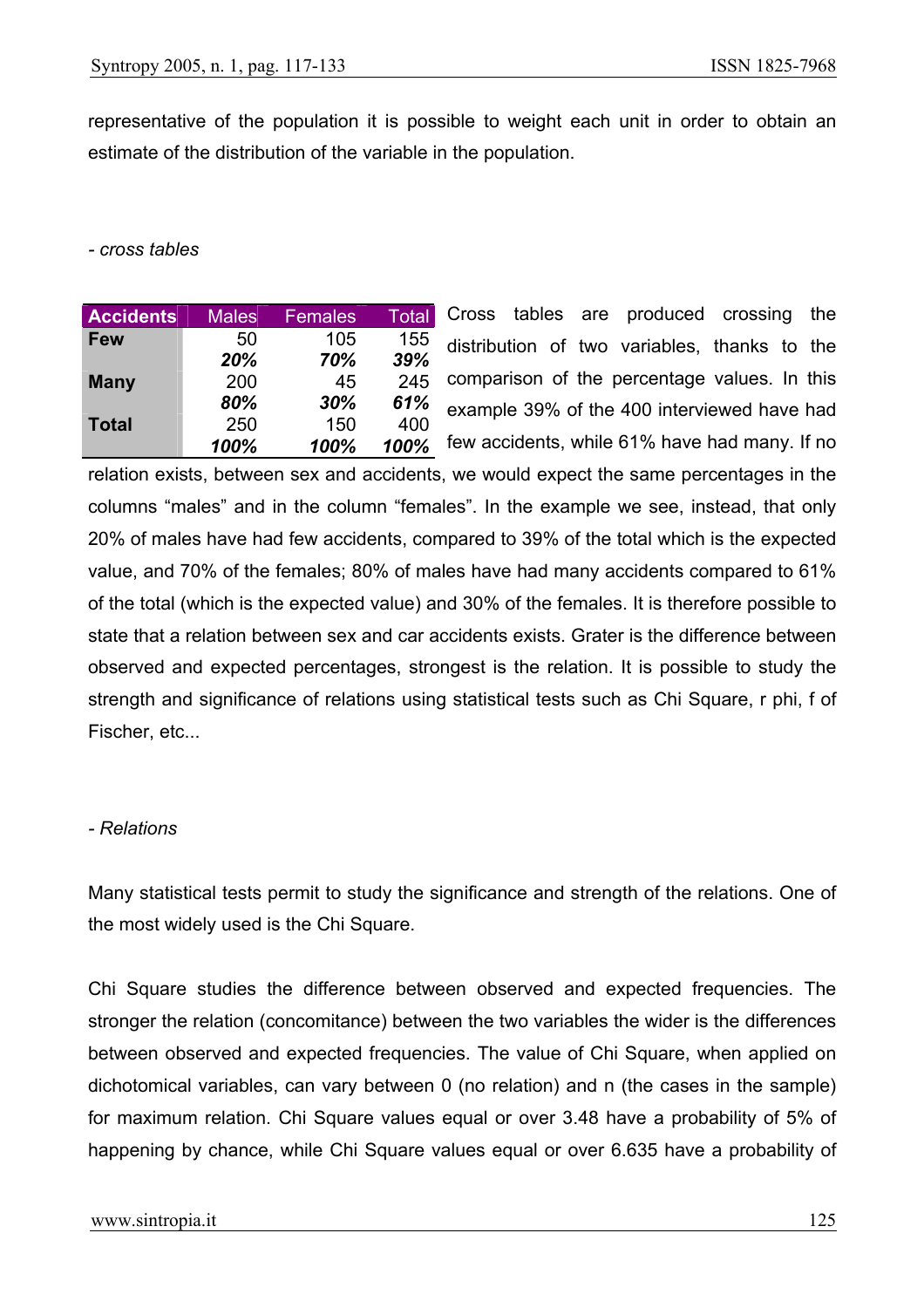1% of happening by chance. It is common to consider significant relations which have a possibility of happening by chance inferior to 1%.

The difference between observed and expected variables can have two directions: a positive relation means that one variable is present when the other one is also present (yes/yes or no/no), a negative relation means that one variable is present when the other is absent (yes/no or no/yes). In the example which follows Chi Square values are paired with r-phi which varies between -1 to +1, where 0 means no correlation, +1 maximum positive correlation, while -1 maximum negative correlation.

## **Relations obtained by the dichotomic variable "I feel depressed" in a questionnaire study which involved 974 high school students**

#### **I feel depressed:**

|                                                          | ChiO rPhi | %Yes                                                                                                                                                                                                                                                                                                                                          | %No                                                 |
|----------------------------------------------------------|-----------|-----------------------------------------------------------------------------------------------------------------------------------------------------------------------------------------------------------------------------------------------------------------------------------------------------------------------------------------------|-----------------------------------------------------|
| 974.00<br>507.08<br>229.19<br>209.18<br>189.70<br>179.18 |           | 1.000 (100.00%/ 0.00%) I feel depressed<br>0.722 ( 85.42%/ 12.96%) I feel anxious<br>0.485 ( 69.37%/ 20.60%) I feel useless<br>0.463 ( 78.04%/ 31.94%) I feel lonely<br>0.441 ( 72.14%/ 27.78%) I am pessimist<br>189.15 0.441 ( 65.50%/ 21.30%) Displeased<br>0.429 ( 71.59%/ 28.47%) Unsatisfied<br>173.57 0.422 ( 71.59%/ 29.17%) Un-happy |                                                     |
|                                                          |           |                                                                                                                                                                                                                                                                                                                                               | 169.88 0.418 ( 71.59%/ 29.63%) I don't trust myself |

We see that the highest Chi Square value is 974 which coincides with the number of subjects used in this research; r-phi is equal to +1.000 which tells us that the correlation is the highest possible. This correlation obtained the maximum possible value because "I feel depressed" was crossed with itself.

In the second line we see that "I feel depressed" is related to "I feel anxious"; 85% of the students which have answered "I feel depressed" have also answered "I feel anxious", while only 12% of those which have not answered "I feel depressed" have said "I feel anxious".

When the dimension of the sample (number of subjects) is high very weak relations can become significant. The highest is the number of subjects the lowest is the background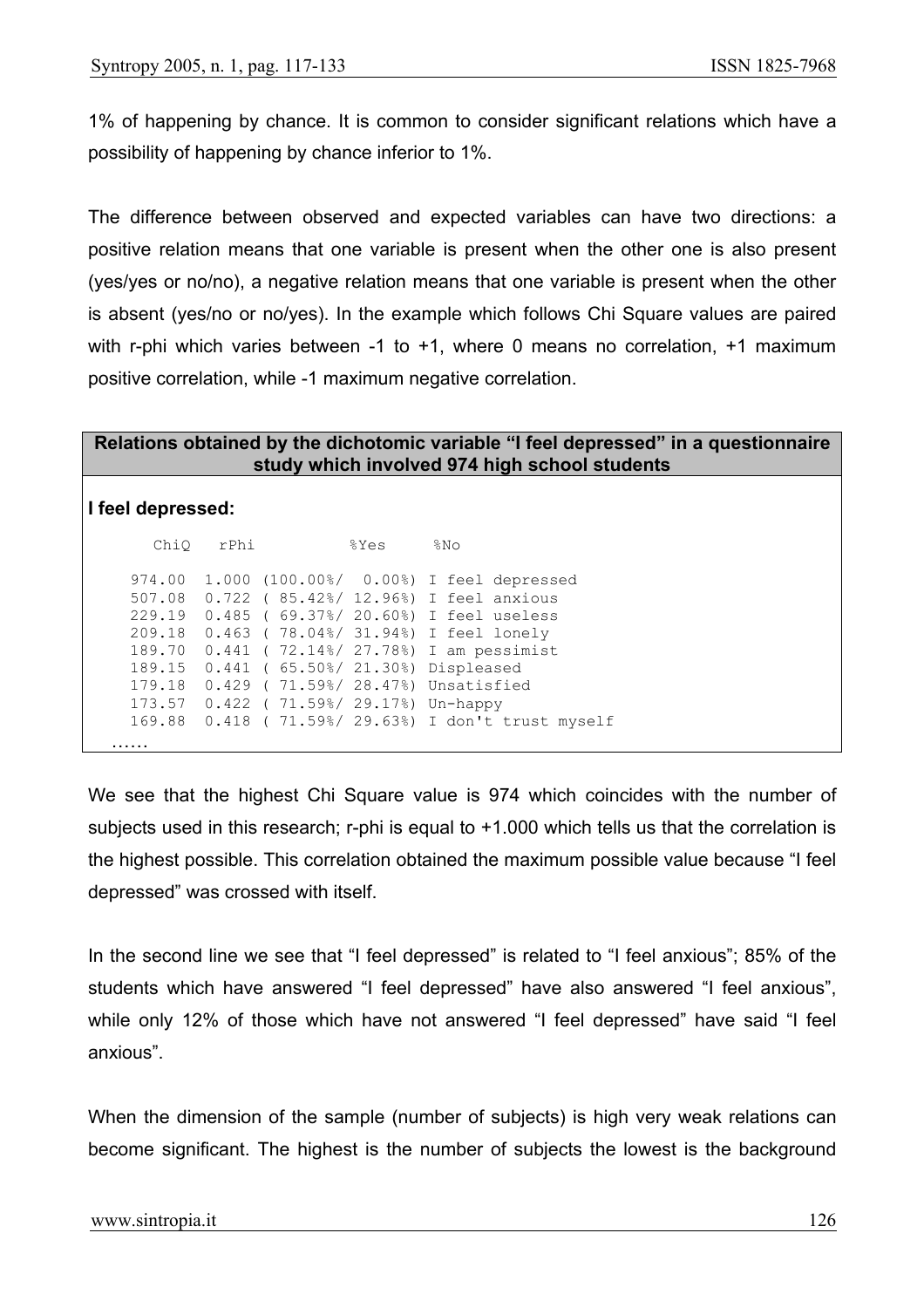noise, and very weak relations can be taken into account.

Relation tables cross each dichotomic variable with all the other dichotomic variable of the study. In this way it is possible to produce a profile of each dichotomic variable. Dichotomic variables behave in a similar way to bit used in computers, this property allows to device software which produce instant data analysis even when handling millions of subjects (records) and thousands of variables.

### *- factor analysis*

Factor analysis, which is the further logical development is capable of revealing patterns and structures responsible for the observed single relations. In short, the purpose of factor analysis is to find a new set of variables, fewer in number than the original variables, which express that which is common among the original variables.

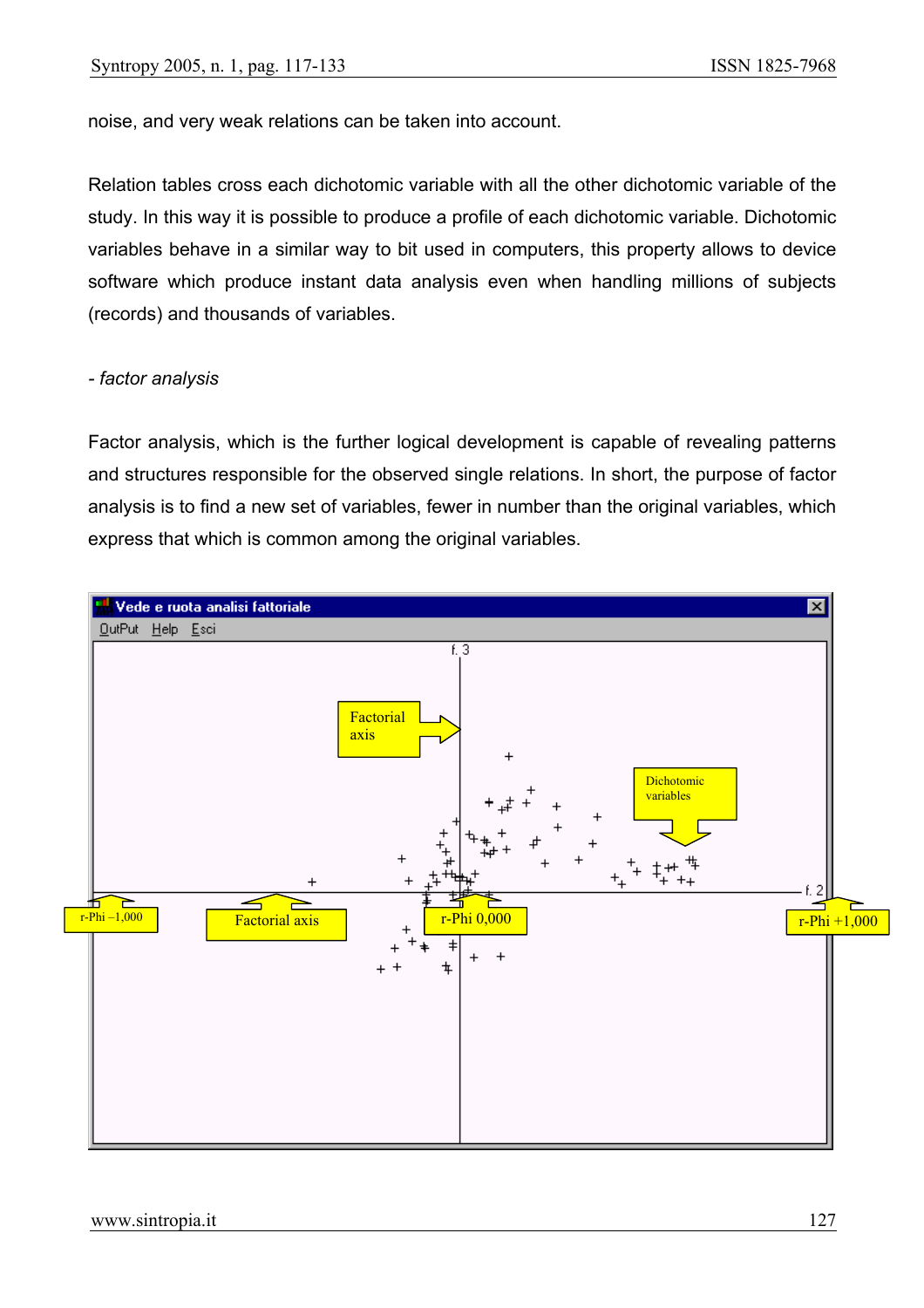In medium-large size studies thousands of significant relations are obtained. When analyzing this large amount of relations it is difficult to find the underlying structures. Factor analysis solves this problem by creating new variables that are not correlated (factorial axes) and for which we know the correlation with the original variables. As has already been said, factorial axes have the property of not being correlated and each axis intersects the other axes at point 0, at a right angle. This results in a Cartesian space that has as many dimensions as there are factorial axes. The correlation between the original variables and the factorial axes are used as factorial coordinates. In this way, by intersecting any two factorial axes, it is possible to place every variable on a diagram:

The representation of the original variables on factorial planes permits to delineate structures of variables which are coherent among themselves. These structures are called "factors", as they identify (in general) the "conceptual factors" which describe the phenomena under study.

The geometrical view of factor axes introduces an important topic of factor analysis which is rotation. As it is possible to see in the next example the structures detected by the two yellow arrows at the right are not correlated (they form a 90° angle) but their projection on the horizontal axis coincide (red arrows). In the same way variables that are seen close together on the factorial plane might be at a 90° angle (therefore not correlated) when using another factorial axis. If the factorial planes are rotated in such a way that factorial structures tend to coincide with factorial axis the risk of seeing together variables which are not correlated is reduced and usually solved. It is therefore necessary to rotate factor axis before reading factor results. Only after rotation the reading of factor results can be considered scientific, otherwise the results will vary each time depending on the position of the axes.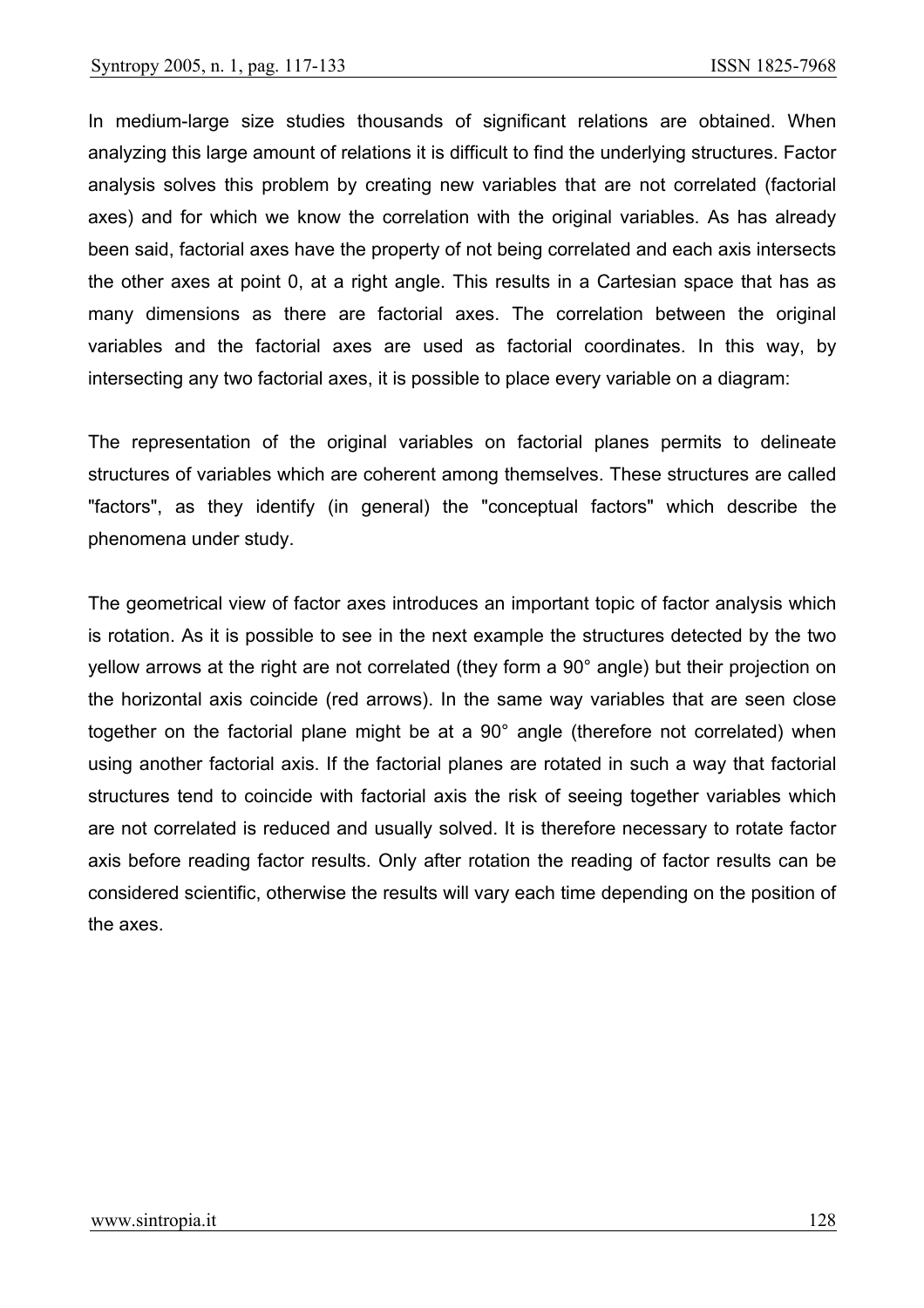

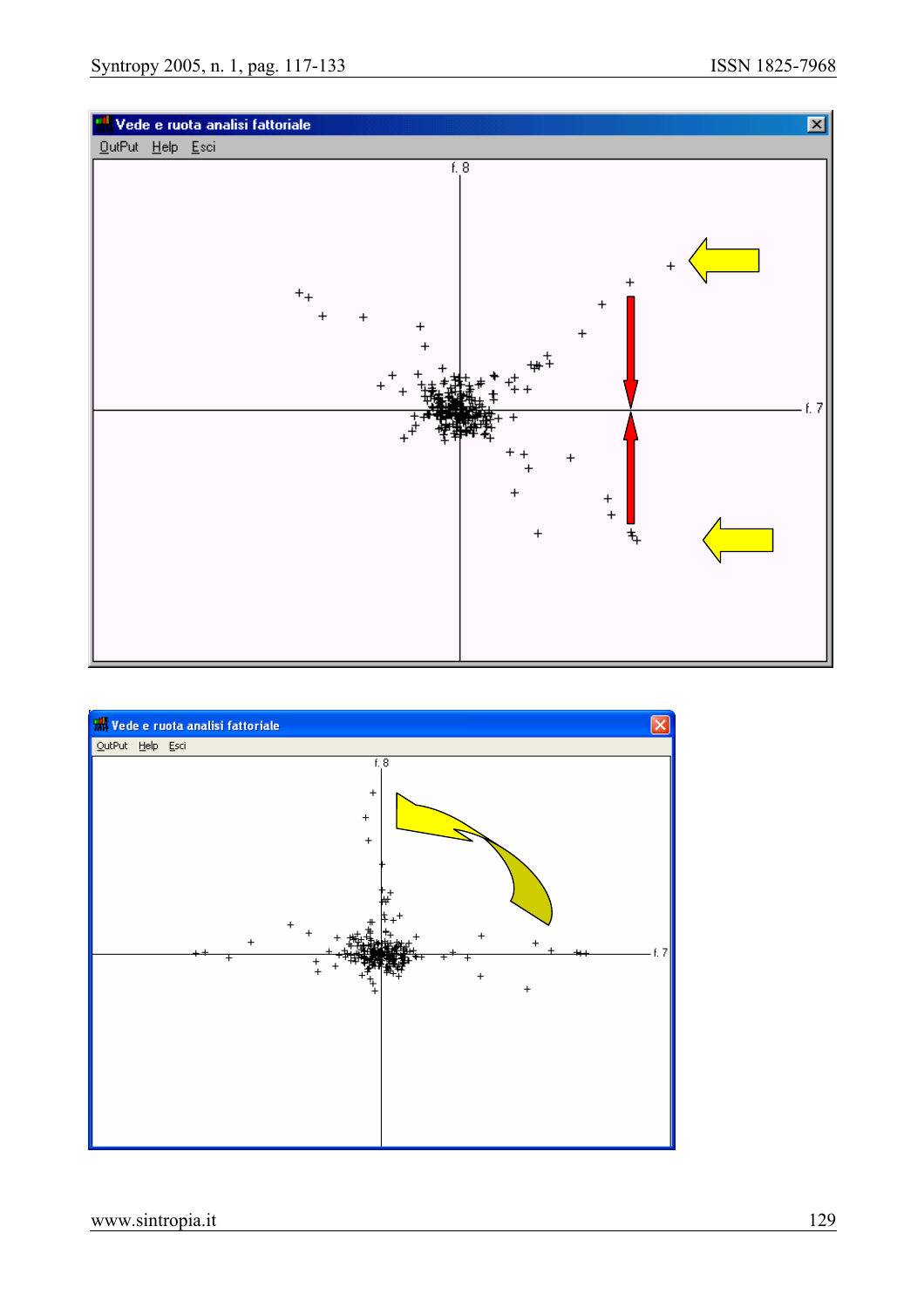## *Factorial points*

Factors analysis produces profiles, lists of dichotomic variables which are correlated to each axis. Using each profile it is possible to calculate how similar each subject is to the factor. These similarity values, or factorial points, vary from 0% to 100%, where 0% means absence of similarity while 100% total identity with the profile. These values can be treated as variables and used in new data analysis or to select subjects, producing in this way groups which are homogeneous for each factor. It is interesting to note that a single subject can obtain high values on more than one profile and therefore take part in more than one group.

## **3. How to prepare a questionnaire or a form**

Preparing a questionnaire/form is a very important moment. The outcome of the work depends on how well the form/questionnaire is designed.

Relations exist among all natural variables; in a scientific study it is therefore important to tests more than one hypothesis. If a study includes only one hypothesis, and does not consider other possibilities, the researcher might reach statistical significance even if the tested hypothesis is practically insignificant. This problem is common with ANOVA studies. With ANOVA it is possible to reach statistical significance increasing the number or the similarity of the subjects used in the experiment. This happens also with CORAN studies. However correlations add the information of the strength of the relation. Using thousands of subjects, even variables which have an infinitesimal amount of common variance can reach statistical significance. It is therefore important to set "strength" values under which relations, even if statistically significant, are not considered.

With experimental studies only one hypothesis at a time is tested, and if the results are not positive, for example if the effect of a drug does not appear, the researchers may increase the number of laboratory animals and their similarity to force statistical significance. In this way it is possible to prove any cause-effect relation. It is needless to say that this way of producing information has no scientific value.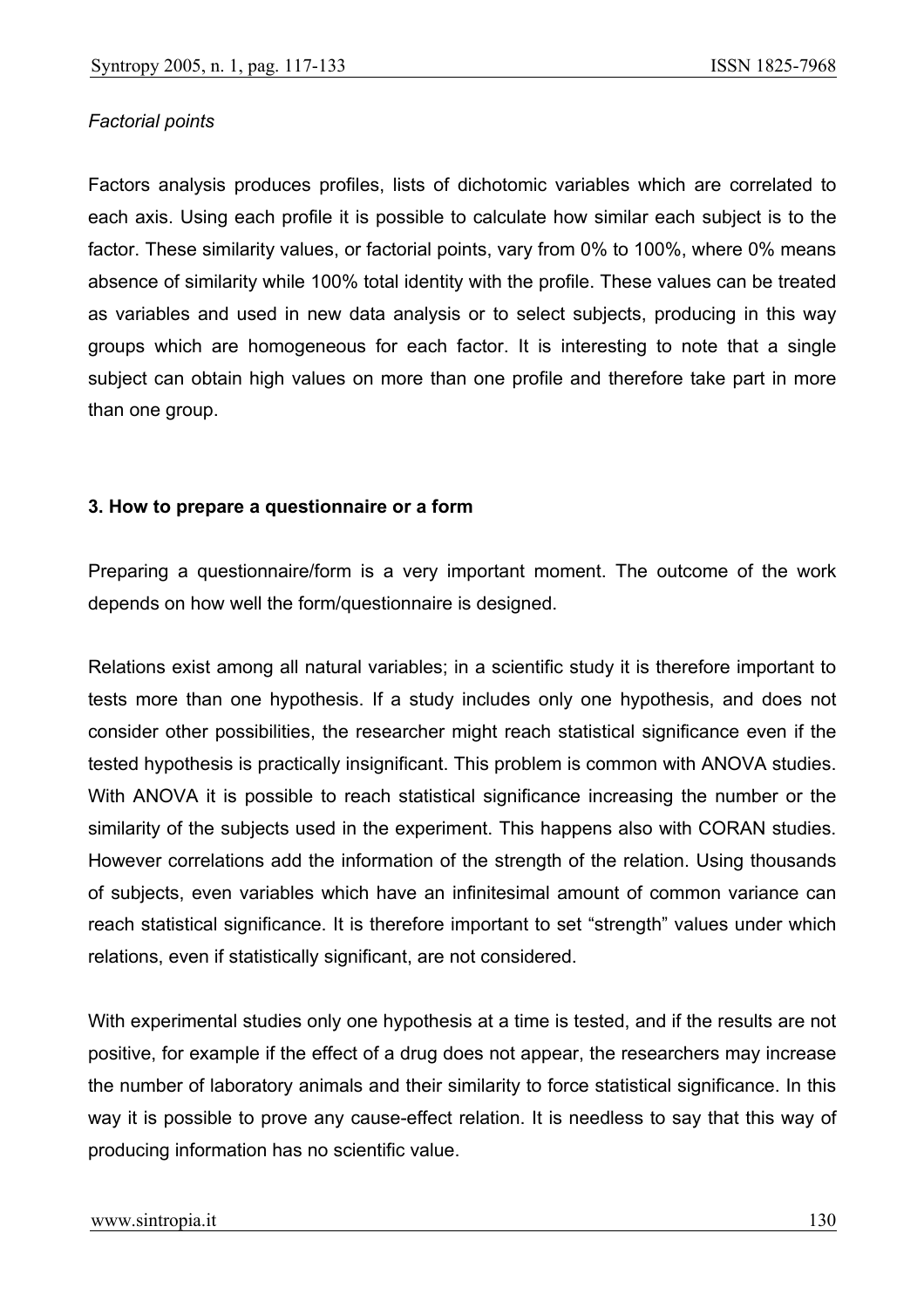Using relational methodology variables are usually divided into two groups: those which describe the phenomena under investigation, and those which might correlate to it. For example, if the research topic is cancer, variables will include data which describe the type of cancer, its physiological parameters and history, and data which describe what is believed to be in connection with cancer, for example diet, environment, family life, and so on.

When preparing a form or a questionnaire it is, therefore, always important to put together different hypotheses. More hypotheses are compared the more the study becomes interesting, rich and useful.

## **4. Qualitative data, subjective answers and the social mask**

Despite the social mask that each one uses, relational methodology works well with qualitative and subjective information; it is therefore possible to ask questions directly regarding personality, social environment, quality of life, etc. For example we can ask: *"do you feel alone?"* [ ] very much, [ ] little, [ ] not at all

Everyone knows that to this kind of question nearly everyone answers using a social mask. Even if the person feels alone, unsatisfied, depressed, he will probably try to present a more positive image, not only to others but also to himself.

Psychology has tried to solve this problem by developing psychological tests, which are designed to get information about these traits in an indirect way. Secondary questions which are connected and correlated to the trait which is being measured, and which the person does not distort with a social mask, are used. In this way it is possible to obtain an indirect estimation of anxiety, depression and other psychological characteristics.

Even if data is distorted by the effects of social masks and cannot be used in a quantitative way (average values or frequency distributions), it can be used successfully with correlation analysis. This happens because the mask is coherent: it is not used only on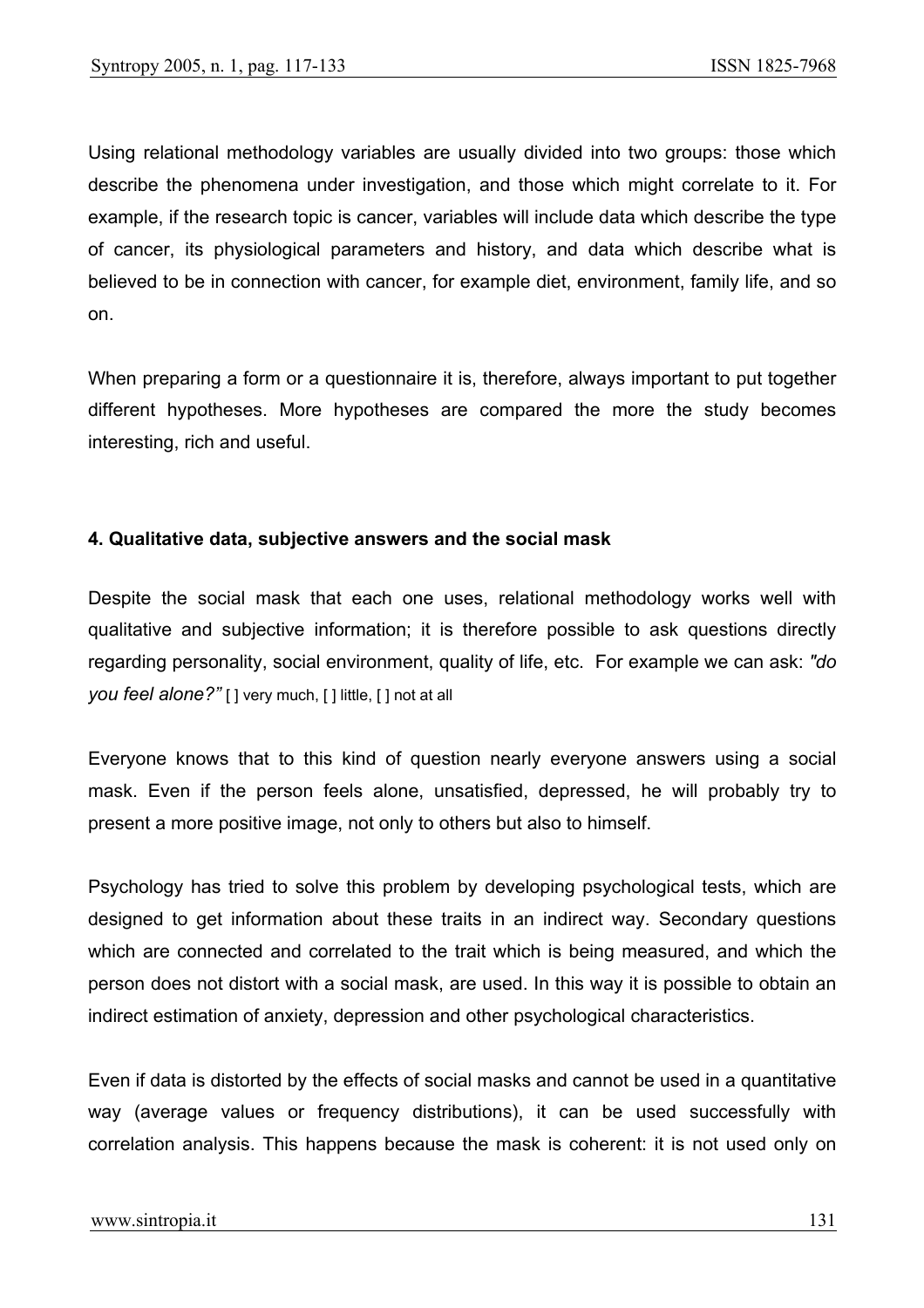one variable, but on all the variables. For example if a subject says that he does not feel depressed, when in fact he is depressed, he will also say that he does not feel anxiety, when instead he feels it. The relation between depression and anxiety still shows up, even if the subjects are using masks.

As an example, in the case of a study in which 200 subjects have been interviewed, and asked if they felt depression or anxiety, the following results could be obtained:

|            |               | Depressed Not depressed Total |      |
|------------|---------------|-------------------------------|------|
| Anxiety    | 15            |                               | 18   |
| No anxiety | $\mathcal{D}$ | 180                           | 182  |
| Total      | 17            | 183                           | -200 |

Because of the social mask the answers are mainly grouped in the cell "no anxiety" and "no depression". Depression and anxiety come out as correlated (concomitance of the answer No). If psychological tests are used which provide an objective measure of depression and anxiety the result would shift to:

|            |     | Depressed Not depressed Total |     |
|------------|-----|-------------------------------|-----|
| Anxiety    | 158 | 10                            | 168 |
| No anxiety | 2   | 30                            | 32  |
| Total      | 160 | ⊿∩                            | 200 |

the answers are mainly grouped in the cell "yes anxiety" and "yes depression". Because the relation is studied as presence of concomitances, depression and anxiety remain correlated (concomitances of the answer Yes)

This example shows that if a relation exists between variables, this relation shows up even if the data has been masked. This happens because the mask is used in a coherent way on all the answers. This last consideration shows that when asking someone to answer a questionnaire or a form where there is the risk that the social mask might distort the answers, it is important that the subject responds without any change in the time or setting, so that the use of the mask remains coherent over all the answers which have been given.

The possibilities given by relational methodology to analyze data distorted by social masks and qualitative data are an innovation in the field of research.